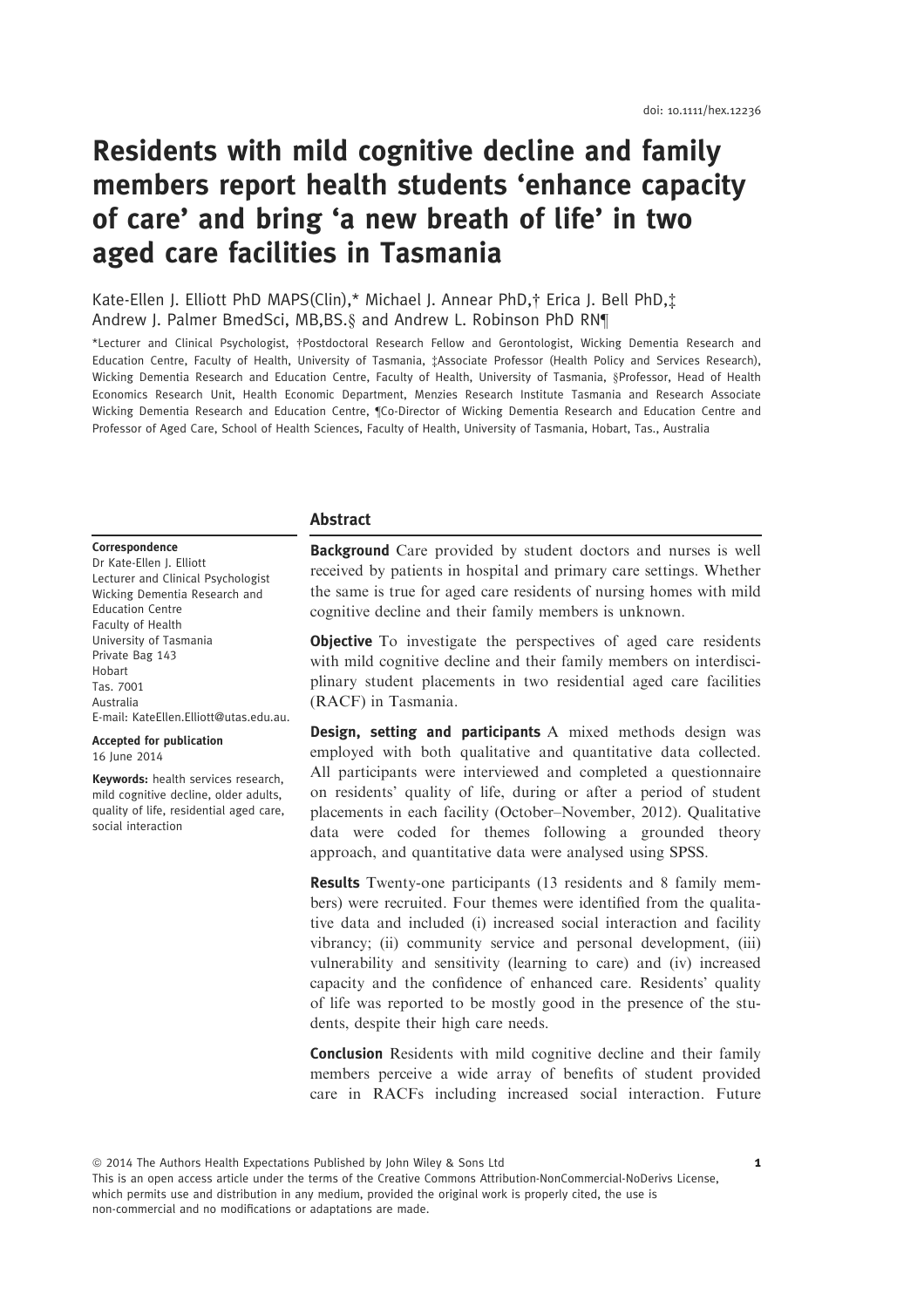quantitative research should focus on whether changes in care occur for residents as a result of student involvement.

# Introduction

Quality care for people with dementia living in nursing homes is an international priority.<sup>1</sup> Cases of poor quality care are not uncommon in nursing homes in Australia and around the world.<sup>2,3</sup> A combination of several factors are thought to contribute to such cases including high-level resident dependency,<sup>4</sup> higher prevalence and severity of diseases  $(60\% \text{ dementia}^5),$ and workforce challenges (recruitment and retention<sup>6</sup>). Placing tertiary health students in residential aged care facilities (RAFCs) is a unique approach to capacity building in this sector seeking reform. The aim of this study is to address the issue of quality care by focusing on interdisciplinary student placements as a driver for quality outcomes for residents in nursing homes. While people with dementia more recently are seen as active users of services, rather than passive recipients of care,  $7.8$ much of the research on health service evaluation has overlooked their opinions. $9,10$  To our knowledge, 'consumers' opinions on students training in RACFs have not previously been investigated. Therefore, this paper describes the perspectives of a select group of residents with mild cognitive decline and their family members on student doctors and nurses undertaking a programme of interdisciplinary placements in residential care settings.

# Background

Much of the literature on consumers' views of health services delivered by trainee health professionals is based on medical students training to be doctors in primary care and hospital settings. A review of this literature for the general practice setting found patients mostly held positive attitudes and were highly satisfied with care provided by students  $(87-97\%/11)$ . In particular, Mol et  $al$ .<sup>11</sup> noted several benefits over and above usual care were mentioned by consumers. These included a longer consultation, more thorough physical examination, better patient education and a second opinion.<sup>10</sup> While less research is available on consumer interaction with nursing students delivering care, one study showed a similar pattern described above for medical students. Consumers are highly satisfied with nursing students in training, evident in a sample of patients reports from a community centre in the United States.<sup>12</sup> Much of the literature on care provided by students is based on primary and hospital settings, and whether the same is true for aged care residents of nursing homes, where a focus is on palliative care, is unknown.

Some consumers receiving care from trainee health professionals report not only a desire to be involved, but also a sense of responsibility towards student learning. A study included in the review by Mol et  $al$ , <sup>11</sup> focused on senior medical students from Sweden, found a small proportion (22%) of consumers viewed their engagement with medical students as contributing to student learning.<sup>13</sup> This occurred through the patient providing advice and feedback to the student, particularly about communication style and interpersonal interaction. In some cases, patients viewed themselves as experts on their condition, which included patients' experiences and feelings about their condition. This was relevant for a range of illnesses and also for conditions related to ageing. Similarly, Jackson, Blaxter and Levando-Hundt<sup>14</sup> found consumers living in socially and economically disadvantaged areas in the United Kingdom reported they played an important role in educating medical students about the value of listening, and the emotional aspects of illness and disease. Older adults living in RACFs may experience similar responsibilities towards student learning; however, the research conducted on older adults in RACFs has generally focused on prevalence studies,<sup>15</sup> end-of-life symptomatology,  $16,17$  care needs  $10$ 

ª 2014 The Authors Health Expectations Published by John Wiley & Sons Ltd Health Expectations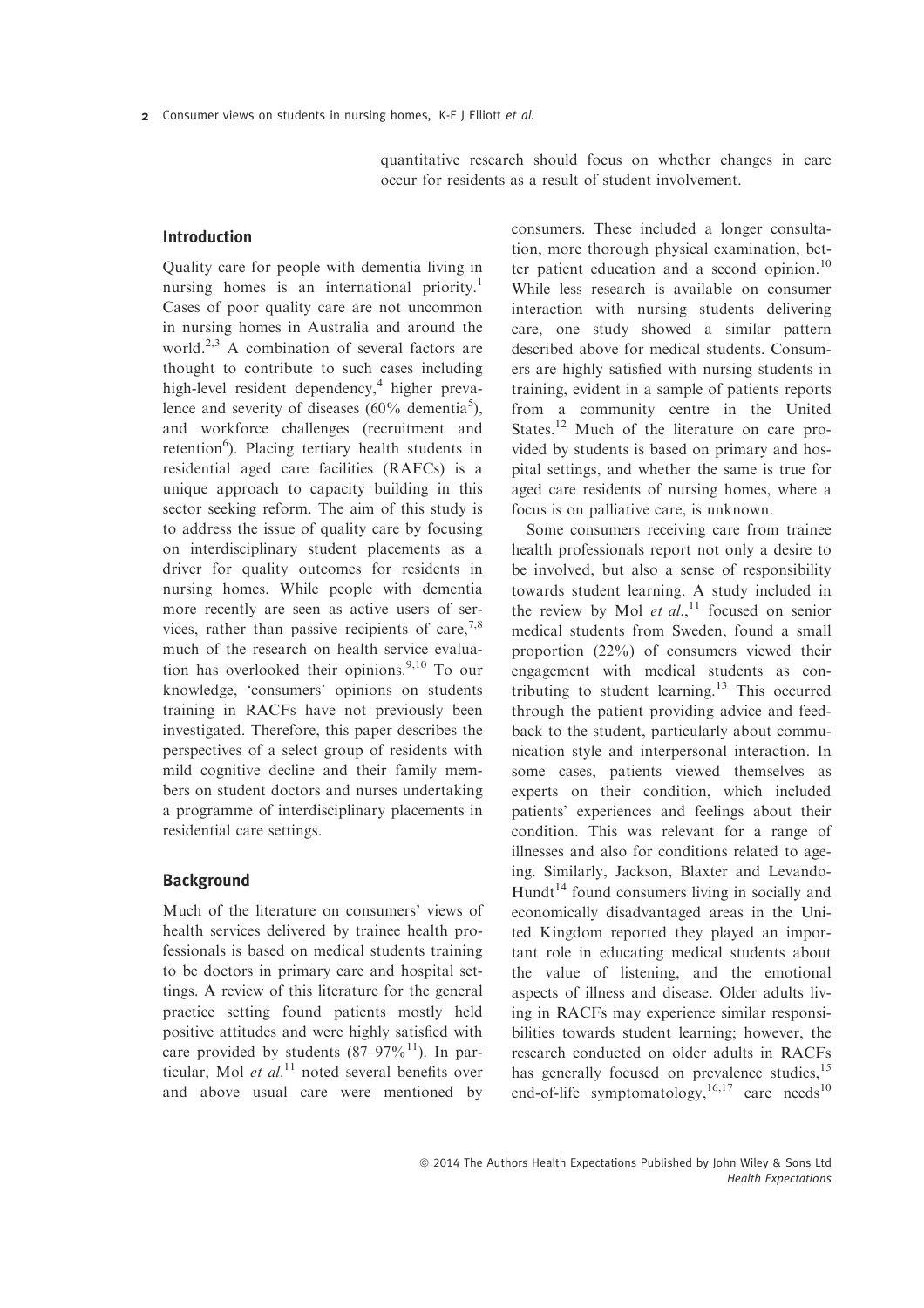and care delivery,  $18,19$  and not on consumers experiences of student delivered care.

Despite the reported benefits of student delivered care, eight studies in a literature review by Mol et  $al$ <sup>11</sup> consistently found there was some consumer reluctance to engage with student doctors about emotional problems, or problems of an intimate nature. Further, general practitioners are often reluctant to supervise student placements, stating concerns about their patients' low desire to engage with student learning.<sup>11</sup> This view of student health professional training is not uncommon, as similar reports exist in a palliative care setting, where staff can act as gate keepers for access to patients.<sup>20</sup> What remains unknown is whether older adults with dementia living in nursing homes and their family members have reservations about engaging with student doctors and nurses, as research about older adults and students generally focuses on student perceptions of working in geriatric care.<sup>21</sup>

Students from multiple disciplines often have little interest in gerontology, which may be representative of their training experiences,  $2^{1,22}$ traditionally based in acute and primary care settings, rather than RACFs. Our study reports findings from the non-traditional student placement setting. As previously mentioned, older adult RACF populations have high dependency and severity of disease, and this study will explore whether these characteristics influence their perceived vulnerability and potential reluctance for student teaching and learning experiences. A small number of studies have been conducted with people with dementia and their carers, particularly investigating their opinions of care. The findings from these studies consistently mention the need for social interaction, social contact, social activities and company for people with dementia living in care homes.<sup>10,23–25</sup> In most studies, there was a desire from the residents, staff and their family members to increase the opportunities that were available for residents to undertake social activities. Further, individually tailored activities that met residents' social and psychological needs were considered meaningful.<sup>26</sup> A review of qualitative studies in residential aged care settings found social connectedness and involvement with others were essential for good care home life.<sup>27</sup> Whether tertiary health students have a role to play in social interaction for residents with mild cognitive decline in RACFs, to our knowledge, has not previously been investigated.

Desires for more social interaction for older adults in care homes are well founded, as social relationships influence the health outcomes of adults. $28-30$  A meta-analysis of published studies including 308,849 individuals, followed for an average of 7.5 years, found people with adequate social relationships have a 50% greater likelihood of survival than those with inadequate social relationships.<sup>28</sup> Holt-Lunstad *et al.*<sup>28</sup> argue that risk factors for mortality should therefore include social relationships, in much the same way as smoking and obesity are currently adopted as part of risk factor status for morbidity and mortality. While Holt-Lunstad et  $al.^{28}$  conducted a comprehensive study, it was not focused on older adults living in RACFs. However, a retrospective cohort study on the social engagement of residents living in an RACF (based in the US,  $725 \text{ beds}^{29}$ ) showed social engagement had a protective effect on mortality. Kiely et  $al.^{29}$  showed that residents who did not engage socially were 1.4 times as likely to die during a four-year followup period than those residents who were the most socially engaged. Therefore, the implications of lack of access to social interaction for older adults living in RACFs can be dire.

Social activity has been found to be important not only for mortality, but also for morbidity and psychological symptoms. For example, a US-based study investigated the relationship between social engagement and psychological well-being for older adults living in RACFs.<sup>30</sup> Using hierarchical regression analysis,  $Park<sup>30</sup>$  found that friendliness (as perceived by residents and staff) was significantly associated with life satisfaction and depressive symptoms. Quality of life often includes an individual's social relationships, social interaction and engagement.<sup>31,32</sup> A cross-sectional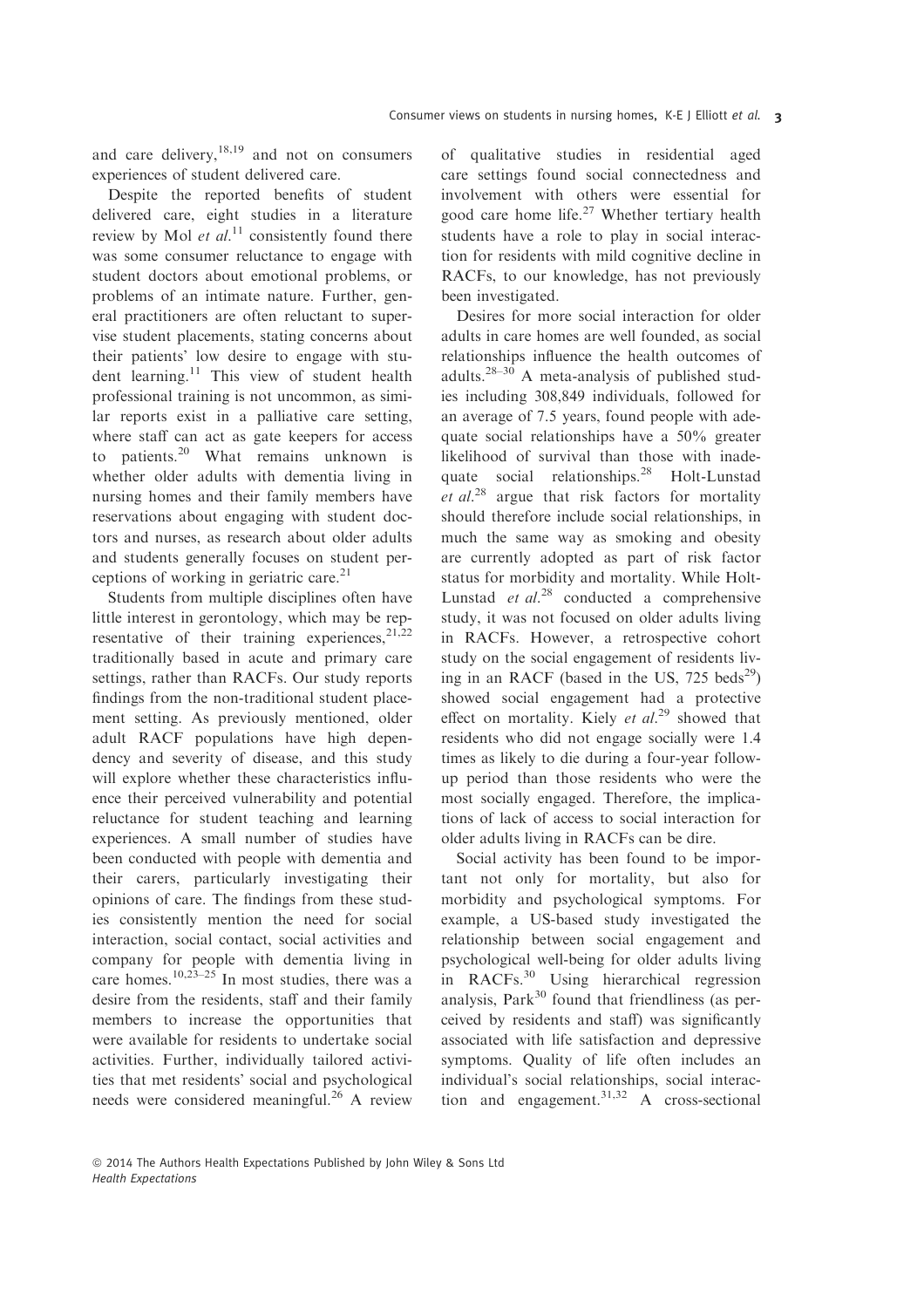study of 45 US long-term care facilities investigated the quality of life of residents with dementia and the care they received.<sup>33</sup> Residents' rated better quality of life when their facility encouraged social participation in activities.<sup>33</sup> Not providing opportunities for social interaction and activity for older adults living in nursing homes is neglectful, as evidence indicates a lack of social engagement can lead to physical and psychological decline.

One way to enhance social inclusion of people with dementia living in RACFs is by targeting change in the facility itself, to promote activities of social engagement. A programme of large-scale interprofessional student placements may promote a sense of social inclusion and be viewed as meeting residents unmet needs in this area. The aim of the study was to provide further understanding about an under researched area on the subjective experiences of residents with cognitive decline and their family members with student doctors and nurses. In particular, whether there was any reluctance by older adults to participate in student learning experience and whether student placements could drive quality care delivery to older adults with cognitive decline in RACFs. Thus, this paper reports the findings from a study that investigated consumers' views on student delivered care in two RACFs in Tasmania. Further, residents' quality of life of was reviewed to describe the sample.

# Methods

## Setting

Two RACFs, one in northern and one in southern Tasmania, participated in the study. At the time of recruitment, both facilities were participating in the Wicking Dementia Research and Education Centre's Teaching Aged Care Facility Program (TACFP). The Wicking TACFP implements an evidence-based model of interdisciplinary health student placements in residential aged care<sup>34</sup> and aims to improve learning outcomes for health students and enhance care for older adults through the placement of trainee nurses and doctors. The facilities were both independently operated organizations with approximately 140 available beds (residents; north: 155; south: 139).

In total, 71 students participated in placements during this study. Student placements ranged between 1 (medical) and 2 (nursing) weeks duration (40–80 h per student). There were 33 students on placement in the northern RACF (10 first-year nursing, 10 sec-year nursing, and 13 fifth-year medicine). The southern RACF hosted 38 students (eight-first-year nursing, 10 sec-year nursing and 20 fifth-year medicine). The median age of student nurses was 23, and doctors was 24. As part of the placements, students were expected to work collaboratively to assess residents and make recommendations for improving their care (i.e., an interprofessional learning task). Student timetables were reviewed to provide an estimate of student time on this learning task, indicating approximately 16 h per resident was allocated to perform a collaborative assessment and recommendations.

## Design

A cross-sectional and exploratory investigation was adopted in two RACFs. A mixed methods approach was employed to gain a detailed understanding of consumers' experiences of students training in RACFs. Data were collected from multiple sources and included qualitative data from interviews (with both residents and family members), socio-demographic and health information from resident files, quantitative data from questionnaires, organizational information about the facility, and student placement information. The study received written approval from the Tasmanian Human Research Ethics Committee (Ref No. H0012771).

#### Sample

Older adults who resided in one of two RACFs in Tasmania and their relatives were invited to participate (October to November, 2012). Participants were purposively selected by the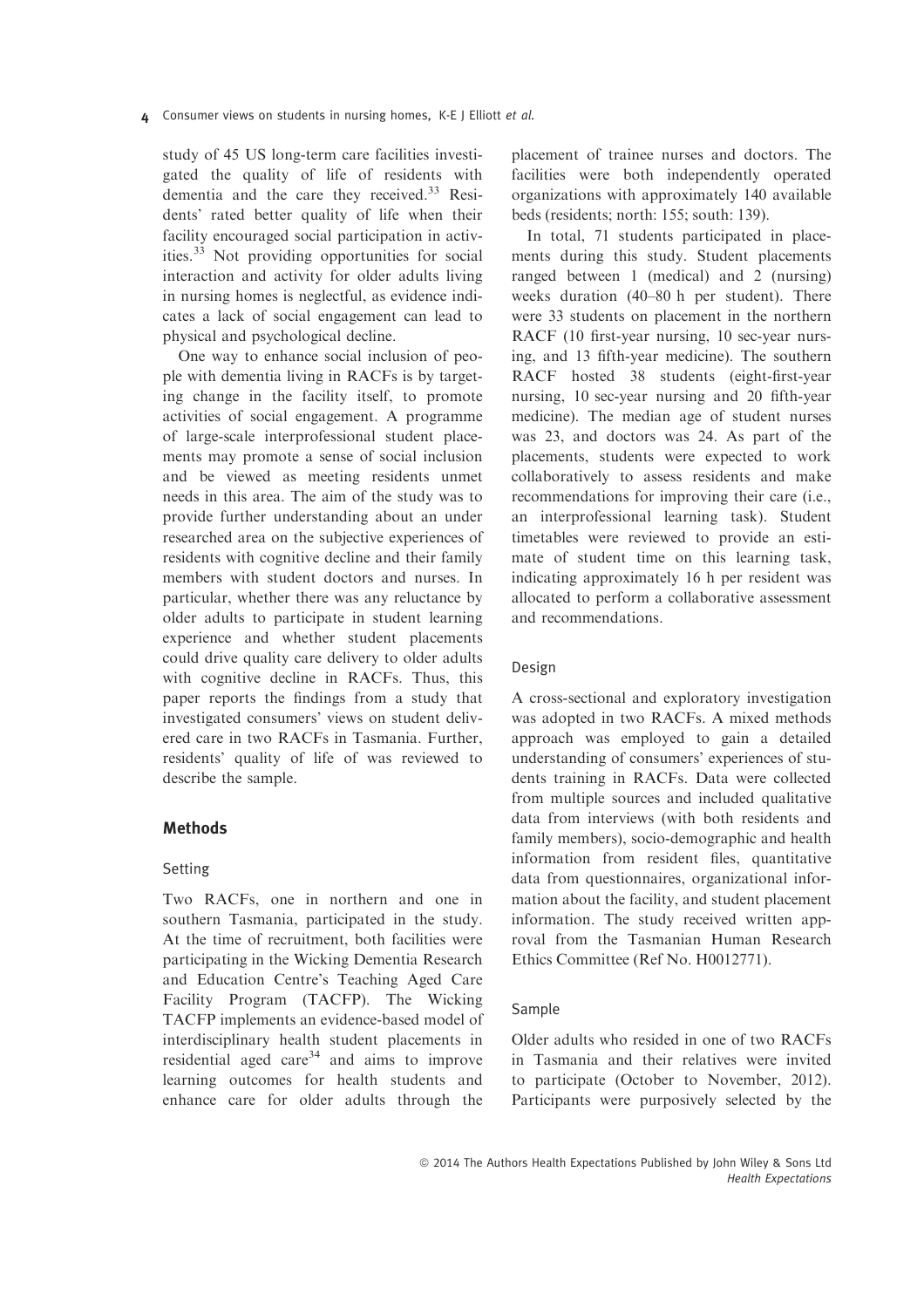director of care and senior registered nurse at each facility based on their score on the Psychogeriatric Assessment Scale (PAS) and clinical judgement (including a review of records) about the residents' capacity to give consent and participate in a short interview (approximately 15 min). To be eligible for selection, residents were required to have a score on the PAS, Cognitive Decline Subscale, between 1 and 9, which indicates a low to moderate level of cognitive decline.<sup>35</sup> Prior to participation, a registered clinical psychologist reviewed each respondent's capacity to participate. A standardized evaluation was conducted on respondent's abilities to provide informed consent. Residents who consented to participate were asked whether a family member could be contacted for potential inclusion in the study. Potential respondents were excluded if they were not in Australia at the time of the study or if they could not communicate in English.

## Measures

Quantitative and qualitative data were collected from both the organization and individual level, during and after student placements at each RACF. Data were collected via three modes to apply triangulation, which is a strategy used to manage threats to validity and is often adopted to enhance the rigour of research.<sup>36</sup> A quantitative, 13-item questionnaire was administered by a trained interviewer to collect information on resident quality of life (Quality-of-Life Alzheimer's Disease; QoL-AD; alphas  $0.84 - 0.86$ ; total score range  $13 - 52^{37}$ ). Resident files (held at each facility) were examined to obtain demographic details about participants and to look for evidence of changes in the care or condition of the residents during and after student placements. Qualitative data were collected from semi-structured interviews with residents and family members about student delivered care (see Table 1). A clinical psychologist (KE) conducted all interviews with residents (face-to-face) and family members (telephone).

## Data analysis

Quantitative data from the questionnaire were entered into SPSS<sup>38</sup> and Syntax used to compute a total score. Scores were compared to normative comparison groups. Qualitative thematic analysis was used to evaluate the interview data and employed techniques that are common to the social sciences, including coding, memo development and theoretical saturation consistent with Glaserian grounded theory.39,40 Grounded theory is a well-validated approach to qualitative data analysis and a recent PubMed search, using the 'grounded theory' search term identified its application in 6922 publications. Themes were identified directly from the data. Analysis included coding of text from interview transcripts to identify preliminary data categories. Categories were then examined to identify recurring and meaningful ideas, which were regarded as the analytic codes. The analytic codes were then developed into memos, which provided the broad analytical overview of emerging ideas. Memos and exemplary respondent statements were then developed into themes. All qualitative data analyses were conducted using QSR Nvivo (version  $10^{41}$ ) to enhance rigour, consistency and ensure analysis occurred in a timely manner.<sup>42</sup> All interview and questionnaire data were collected by one researcher (KE) and then analysed by another researcher (MA) to reduce effects of interpretation bias. The coding analysis was then reviewed by the researcher who collected the data to confirm the veracity of the emergent themes. Analyses undertaken by two researchers revealed limited differences in the interpretation of the qualitative results. No changes were made to the results following these reviews. Both researchers had previous training and experience in qualitative analysis and Nvivo software.

# Results

In total, 21 individuals participated in the study (13 residents and eight family members). Twenty-five residents were recruited in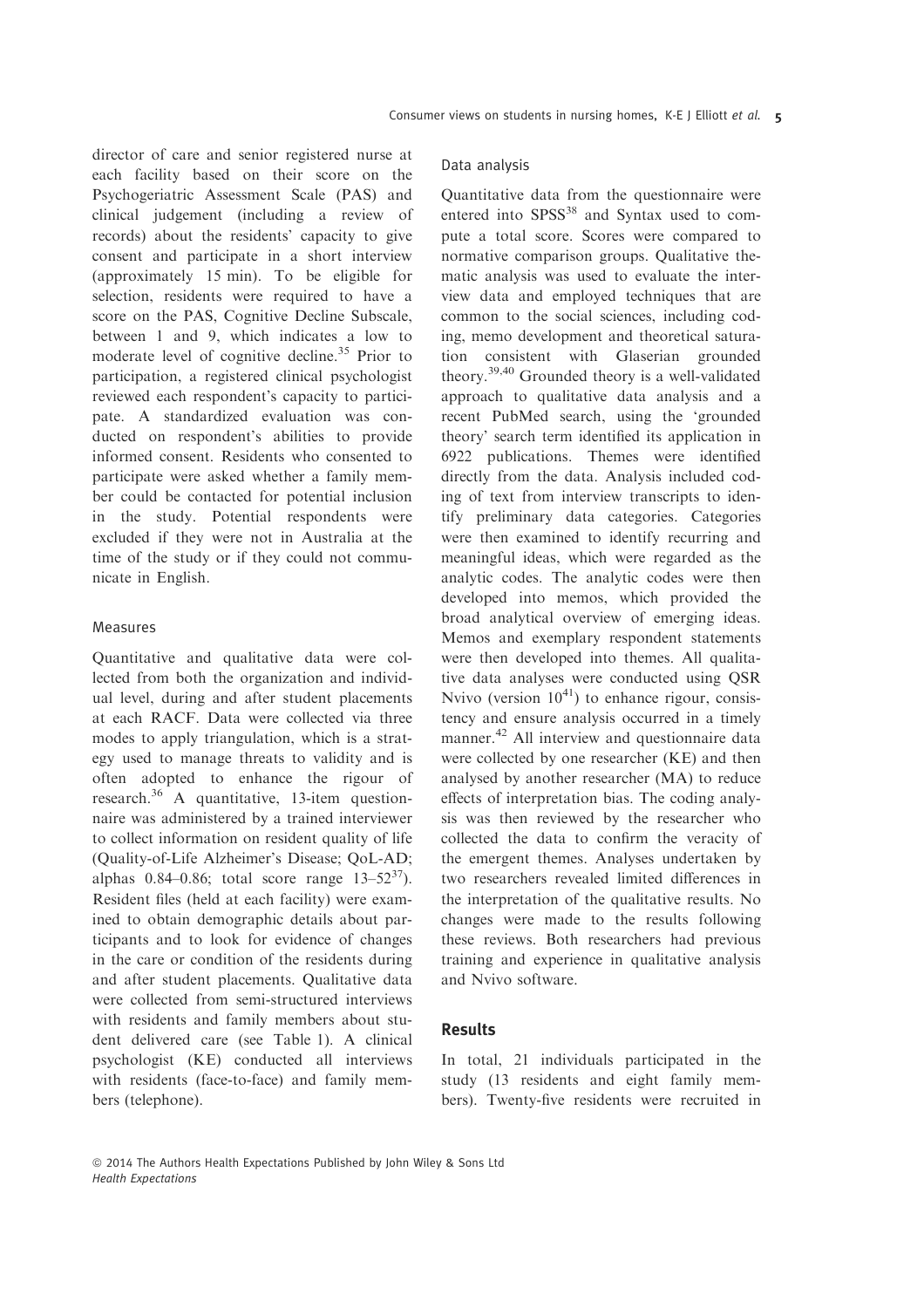| Participants   | Semi-Structured Interview Questions                                                                          |
|----------------|--------------------------------------------------------------------------------------------------------------|
| Residents      | Were you aware that students were working at this facility?                                                  |
|                | Do you know what tasks, if any, the student/s undertook regarding your care?                                 |
|                | How did you find the care provided by students?                                                              |
|                | What was different about having students providing care?                                                     |
|                | What are the good things about having student/s providing care?                                              |
|                | What are the not so good things about having student/s providing care?                                       |
|                | Would you like students to come and work here again?                                                         |
| Family members | Were you aware that students were working at this facility?                                                  |
|                | Do you know what tasks, if any, the student/s undertook regarding the care of your relative?                 |
|                | Did the student/s provide you with any support or information regarding your relative?                       |
|                | Did the care provided to your relative change while the student/s were working at this facility?             |
|                | Did your relative's emotional state appear to change as a result of the student/s involvement in their care? |
|                | How did you find the care provided by students?                                                              |
|                | What was different about having students providing care?                                                     |
|                | What are the good things about having student/s providing care?                                              |
|                | What are the not so good things about having student/s providing care?                                       |

Table 1 Semi-structured interview questions for participants

collaboration with the director of care in each facility. Of these, two residents refused to participate and 10 were excluded for several reasons (refusal reasons included 'not interested',  $n = 1$ , and felt 'unwell',  $n = 1$ ; whereas excluded reasons included away from the facility,  $n = 1$ ; unable to hear,  $n = 1$ ; no interaction with students,  $n = 1$ ; or they could not provide informed consent,  $n = 5$ ). The resident response rate was 52%. In total, 13 family members were approached by the researcher. Four could not be contacted and one refused to participate, stating they 'didn't have the time'. Excluding those who could not be contacted, 89% of family members approached agreed to participate in the research.

Most residents were female (F:  $n = 10$ ; M:  $n = 3$ ) and had a mean age of 85 years  $(SD = 8.0)$ . The youngest resident was 70 years, whereas the eldest resident was 99 years. Regarding relationships status, most residents were widowed  $(n = 8)$  and fewer were married  $(n = 3)$  or divorced  $(n = 2)$ . There was a wide range in the time since assessment of the PAS-Cog, which was conducted by a registered nurse, as recorded in the in residents' files, which included between 6 and 23 months, with an average of 10 months since the assessment.

Residents had varying physical and psychological morbidities. Reasons for admission to the RACF included lack of appropriate care at home; deterioration of physical and or mental state; accident (e.g. fall); or medical event (e.g. stroke). Participants' records showed residents were diagnosed with comorbid chronic health conditions including cardiovascular disease, osteoporosis, diabetes, kidney disease, diverticulitis and rheumatic fever. Other physical disabilities such as sensory impairment (hearing/ sight), amputation and spinal fracture were reported in resident files, as well as symptoms such as cognitive impairment, chronic pain and depression.

Table 2 summarizes the major characteristics of the sample. The scores on the QoL-AD from the current sample were comparative with a normative comparison group of people with dementia living in care homes or hospitals in United Kingdom;  $N = 201$ , mean age = 85.3 years  $(SD = 7.0)$  with residents' mean total score on the QoL-AD =  $33.3$ , (SD =  $5.8$ ) and family members' mean total score on the  $QoL-AD = 33.1 (SD = 5.3).^{43}$ 

#### Qualitative themes

A thematic analysis of the qualitative data identified four emergent themes among family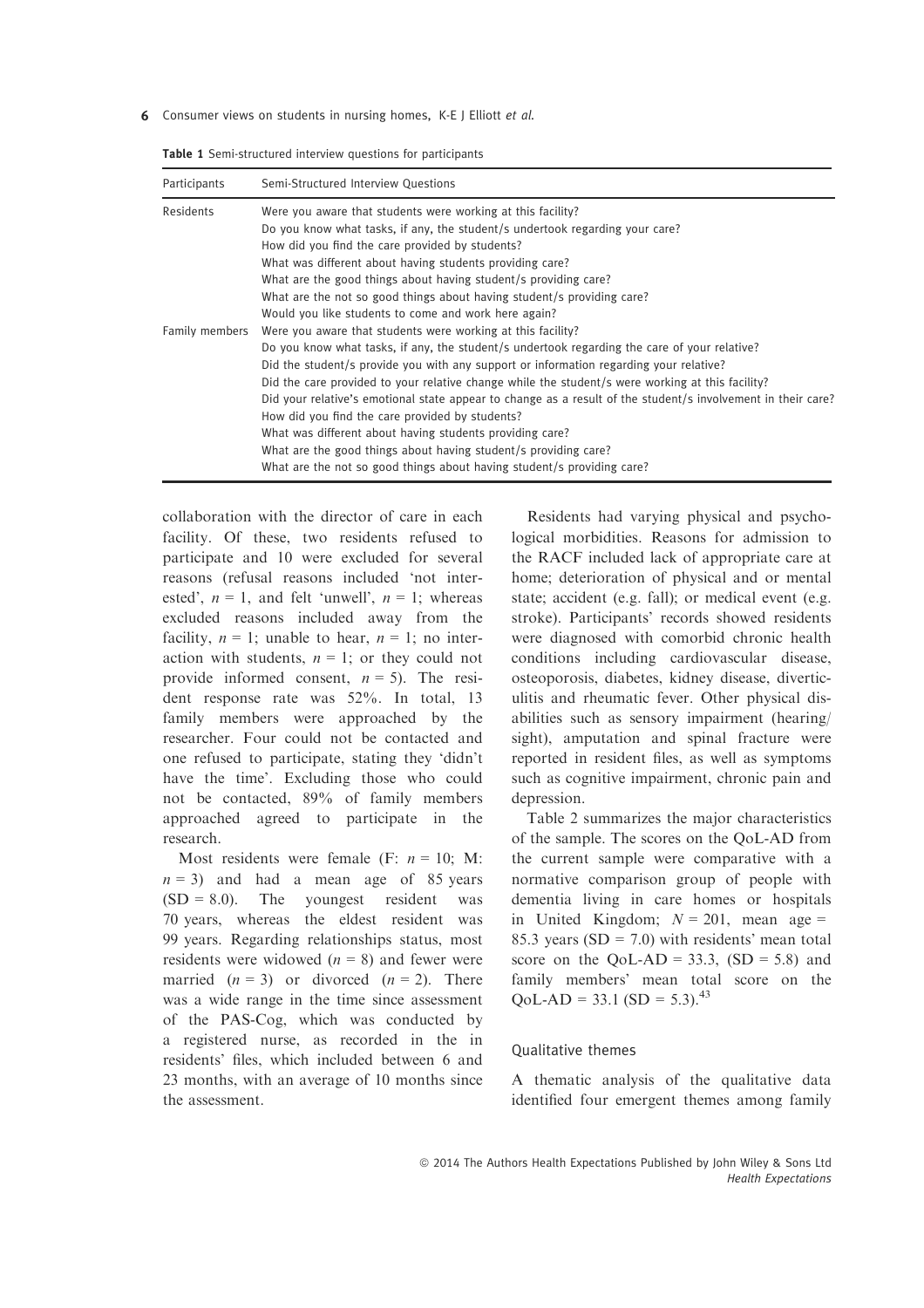| Table 2 Characteristics of sample |  |  |
|-----------------------------------|--|--|
|-----------------------------------|--|--|

| N  | Min | Max | Mean  | SD.     |
|----|-----|-----|-------|---------|
| 13 | 70  | 99  | 85.38 | (8.02)  |
| 13 | 12  | 94  | 37.00 | (24.55) |
| 13 | 1   | 8   | 3.38  | (2.10)  |
| 13 | 28  | 45  | 36.08 | (5.21)  |
| 8  | 20  | 37  | 28.54 | (6.32)  |
|    |     |     |       |         |

SD, standard deviation; R, resident; FM, family member; PAS-Cog, Psychogeriatric Assessment Scale Cognitive Decline Subscale; QoL-AD – R, Quality-of-Life Alzheimer's Disease – R; QoL-AD – FM, Quality-of-Life Alzheimer's Disease FM.

members and residents of the aged care facilities: (i) increased interaction and facility vibrancy (ii) community service and personal development, (iii) vulnerability and sensitivity and (iv) increased capacity and the confidence of enhanced care. For the first three themes, exemplary quotes from family members are presented as evidence followed by resident statements. In the final theme, only resident data were obtained.

# Increased interaction and facility vibrancy

Family members and residents recognized changes in the level of social interaction and atmosphere, and commented students were enthusiastic, which led to a vibrant environment. Comments included that students were naturally inquisitive and able to spend more time with older adults to engage in conversation, whereas care staff (regarded as highly competent) were often too busy to engage in meaningful social interactions.

I think that as far as the residents are concerned [the student placement] gives them a sense of being involved, a little bit of extra care and attention being given to them... as far as [my mother] is concerned, she appreciates that extra involvement (Family member 4)

[The student] had a bit more time to talk to [my father] than the paid staff, for sure... He had a bit of a chat, as I said, he was quite taken by one young lass who spent time with him (Family member 10)

The data show that residents valued the opportunity for interesting conversation with young people. In congruence with the feedback from family members, residents reported that staff members were often too busy with their daily rounds to take the time to converse in a meaningful way. Residents also noted that the enthusiasm and energy of the students lifted the mood of the facility and created a positive atmosphere.

I've always found [the students] very pleasant and interesting to talk to. They bring a new element of inquiry into our lives which is sometimes needed very badly and, by and large, I thoroughly welcome their presence. . .It means a new breath of life coming into a place which is normally the province of the very old and sometimes the not very with it (Resident 14)

I was very pleased that they were happy to just talk to me because one of the needs I have of staff and students alike in the home is that I need to be made to feel important if you know what I mean (Resident 15)

# Community service and personal development

Family members and residents considered they had an opportunity to provide a service to the aged care sector, by assisting in the development of health professionals. Family members identified a global perspective by recognizing the value of organizational and sector-wide change within what they viewed as a fragmented industry characterized by low-level qualifications. High standards of care were reported and these facilities were regarded as the best place for future health professionals to learn about the industry. In this context, family members were confident that resident and student needs could be balanced within the placement programme.

It's an absolutely marvellous experience for [the students] to see how a good home operates. . .getting them out to somewhere that has good activities for the residents and a wonderful atmosphere, happy staff, well-trained staff is invaluable... Organisational culture is something that a classroom can't teach (Family member 21)

I think [the students] all need to learn, and by actually physically doing it you get a better feel for what the job entails. . .You get a couple of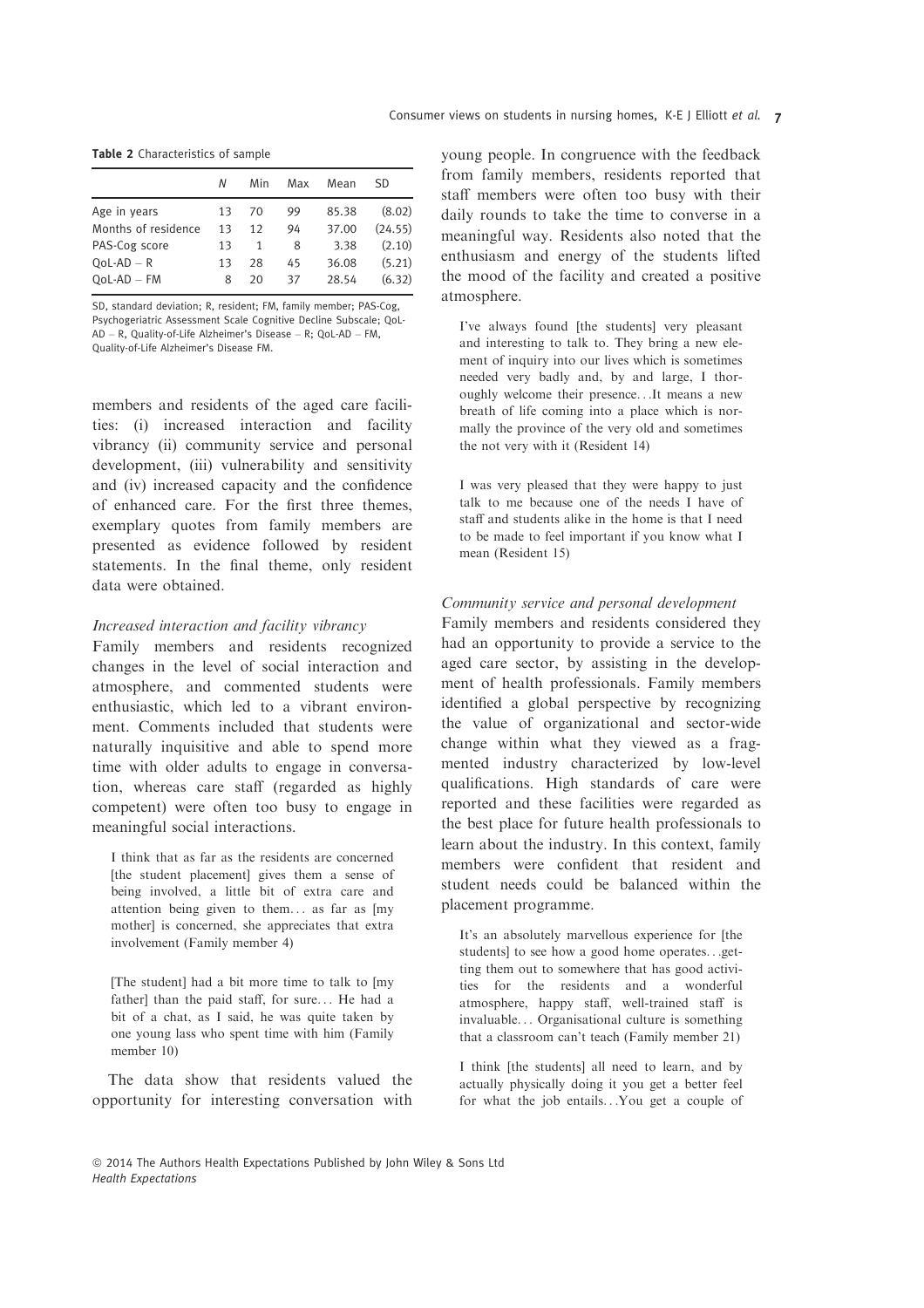really good students. It's just nice to see them grow, and watch them, and help them (Family member 2)

Residents reported pride and satisfaction in their ability to assist in the learning process and impart their experiences of care to trainees. Some residents felt that they were well placed to help students understand how to approach individuals with complex health conditions, including dementia. Residents wanted to help students improve the level of care for future cohorts of older adults. In this regard, residents viewed themselves playing the role of a teacher or instructor rather than a patient. Residents felt they had the opportunity to pass on their knowledge or assist the learning of a younger person, which was valued by residents who may have comparatively few opportunities to provide meaningful assistance to others when they are in need of high levels of care themselves. Residents' views matched those of family members, as they too believed students needed to experience an aged care facility to prepare them well for their future careers.

I think [the students are] fine young people and I'd like to do anything I can to help them to become what they want to be...Plus, the fact that we know that they're training that they will, when we're not around, that they will care for others more fully (Resident 4)

In the course of conversation with [the students] you get some idea of what they're thinking and on occasions you make comments about whether they're either right or wrong in their ideas. . .It's, you know, you often have to show them the way, you know that things are usually done. Well, they've got to go somewhere to learn don't they (Resident 19).

## Vulnerability and sensitivity (learning to care)

Family members and residents recognized a potential for discomfort and invasion of privacy. Family members were not always aware of activities associated with student placements and some were concerned about the vulnerability of their relatives as a result. Relatives felt facilities could do more to communicate effectively with family members about student placements. However, family members showed trust and felt when students were supervised and were respectful, the benefits of the placement would outweigh the potential for harm.

... there's such a problem with people patronising residents ... things like tone of voice are so important, and using someone's honorific . . .They're terribly important things. And that's different from physical care. . .. I suppose there is potential for lots of things to go wrong. . .If there isn't adequate guidance and briefing from the staff of the home and adequate supervision from the university ... they need to be working to guidelines that show . . .interpersonal relationships with the residents. . .(Family member 21)

[I have a concern] on my mothers' behalf: male students... privacy for female patients. It doesn't bother dad so much, having female students around because he's used to the female nurses, but I think my mum finds it a little bit difficult at times (Family member 7)

Residents were not concerned about their perceived vulnerability, but indicated that some students needed to display greater sensitivity and make more of an effort to build rapport. This is potentially significant for individuals who may typically have little interaction with young people or family members. Residents wanted students to understand the facility is their home and felt that students needed to respect this. Residents did not want to feel constantly on display or under examination. Some residents were also concerned that because they were in a high needs area where there is a greater burden of dementia, that students may make incorrect inferences about their lack of cognitive or communicative ability.

In some cases, residents did not feel comfortable participating in learning activities (e.g. assessments) if students did not initiate conversation. Residents wanted assessments and interactions to not be artificial or rushed (e.g. appearing to be undertaken solely for the purpose of assessing health and function). Residents requested that students be introduced to all members of the facility at the beginning of the placement and be encouraged to engage in more regular, even incidental, interactions.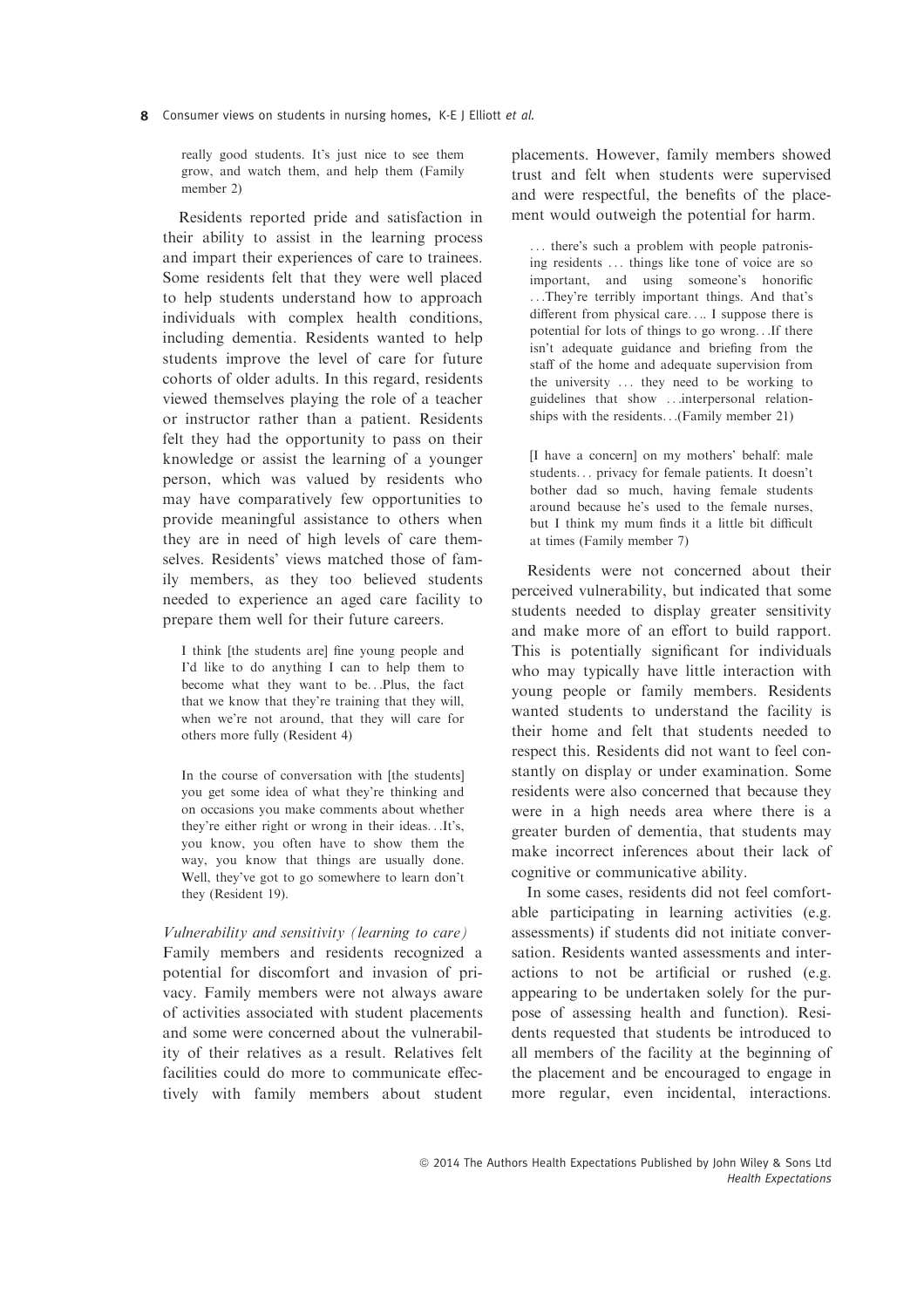Residents were concerned that if they were confined to their rooms by illness or mobility problems, students would not make an effort to interact.

Nobody cares for me in so many words. I've seen recently that students seem to like or to have been instructed to, as it were, adhere to one person taking them to meals and observing them while they ate (Resident 14)

Some [students] just stand there and look... Oh, I cottoned on they're not going to speak, so I don't speak to them. I'll speak to them if they speak to me (Resident 18)

# Increased capacity and the confidence of enhanced care

While the perceptions of residents and family members were consistent across both facilities, only residents spoke of an increased capacity of care. Residents commented that the presence of students within the facility led to improved care and oversight. Student care ranged from the incidental (providing heat packs, talking to residents when stressed or preparing tea) to more significant (bathing residents, taking blood, reviewing medication, monitoring blood sugar, pain management and assuming the roles of health professionals when staff members were busy). Students were perceived by residents as eager to help and ready to listen. Student doctors were even able to provide additional diagnoses and influence the medication regimens of residents.

If you wanted a heat pack [the students] would get it for you. If you want a cup of tea they will get it for you. If you're in pain they will go and get somebody for you and talk to you when you were a bit stressed. . .They help with the giving out of your medications when they're here under the authority of a sister or an RN . . .it relieves the staff quite a lot and it gives us the confidence of more care. . .You know, you don't have to wait while the nurse attends to somebody else because while she's doing that the students will do what you want (Resident 4)

[The students] were good. The doctor [supervising the student] said they even found some different things she had overlooked. ... It was some sort of a tablet they thought I was better to have...Yes, it was my medication (Resident 8)

The four qualitative themes identified during the analysis indicate that residents and family members value student placements when they are accompanied by appropriate supervision and meaningful engagement. There is a reported overarching benefit associated with increased social interaction, which may result in improved atmosphere, care and the capacity to contribute to the education of future generations of health professionals.

# Discussion

Quality care for people with dementia is paramount and prioritized in national dementia action plans worldwide.1,44 Placing undergraduate students in nursing homes, where the incidence of dementia is high, is a unique approach to build capacity in a sector strained by workforce challenges. Long-term, it is envisaged that health students undertaking positive placements in aged care may choose geriatrics as a career. Short-term, students delivering supervised care in RACFs may offer unique contributions. Students have the potential to shift the focus of the RACF environment from managing workforce issues to learning. Key requirements of education including on-going and timely feedback on learning outcomes and supportive guidance through adequate supervision may transfer to the environment and have positive impact on consumers. Findings from this study offer preliminary support for this latter hypothesis, as consumers, for the majority, perceive a wide array of benefits of interdisciplinary student placements occurring in two RACFs in Tasmania, Australia.

The placement of student nurses and doctors in an RACF created increased social interaction and facility vibrancy. This finding is unique and to the best of our knowledge has not been reported elsewhere. The addition of students into an RACF is an uncertain endeavour as there is evidence to suggest that changes to the social or physical environment of people with dementia (over 50% of residents in the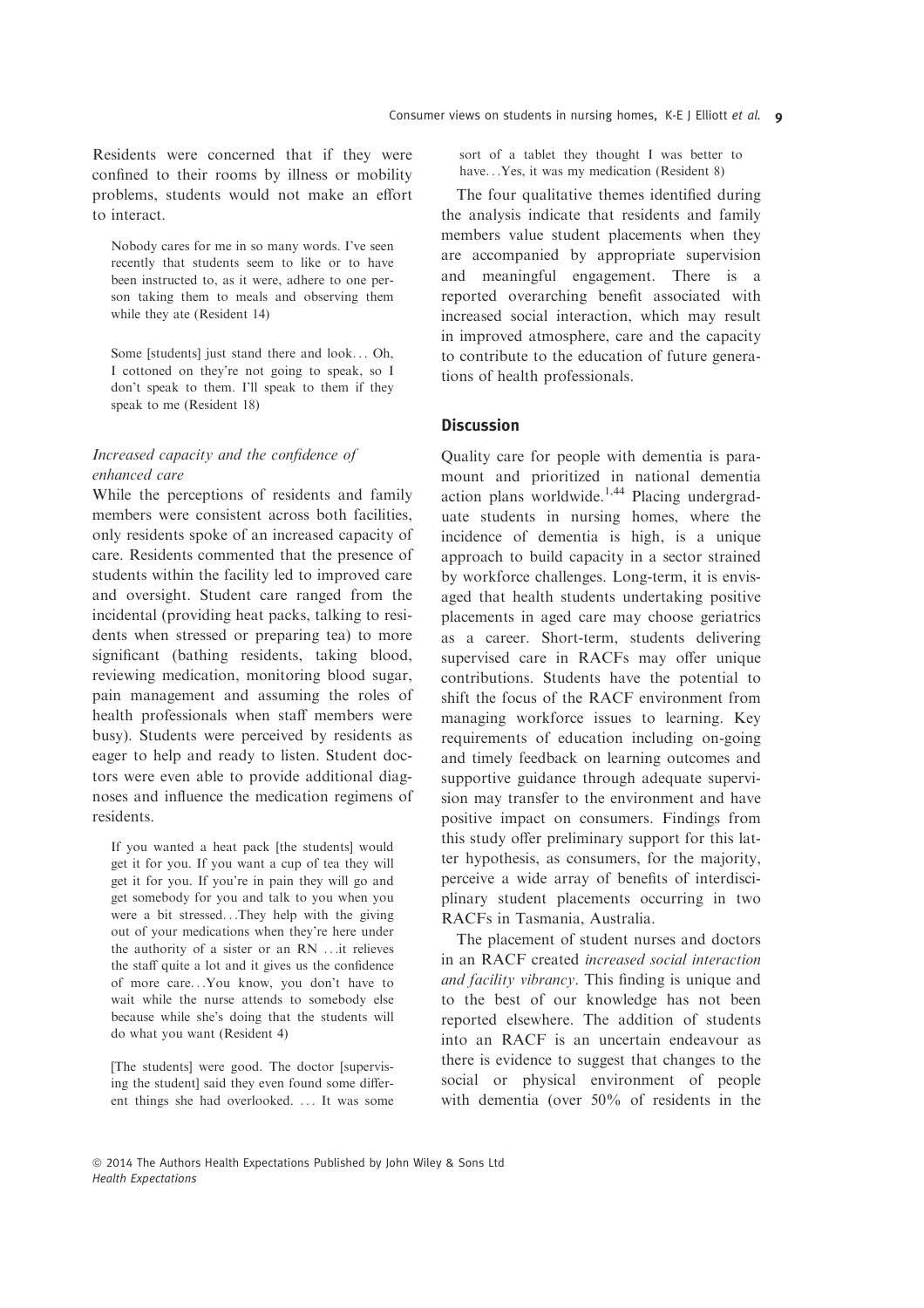participating facilities) can prompt increases in distress or confusion. $45$  In this regard, the response of residents to the students could not be anticipated and was closely monitored by staff and supervisors during initial engagements. The implications of the findings for positive interactions and an improved facility atmosphere suggest our research contributes to further knowledge about how to respond to the known failings in the provision of aged care in Australia. In particular, there are limited opportunities for meaningful interpersonal connections, particularly with younger adults, considering those providing the majoring of care are on average 50 years old.<sup>46</sup> These findings relate to a perspective presented by  $\text{King}^{47}$ where regulations and service requirements of RACFs have created a shift towards care delivery that is focused on the physical health needs more than the social and emotional care needs of patients and carers. RACFs and government funding bodies may be underestimating the significance of meaningful social interaction in the context of care provision.

Residents in our study reported their quality of life was mostly good, despite their high care needs. While family members were relatively distanced from the routine care that their relatives received, they were able to comment on their interactions with staff and family members after student placements. The level of interaction that family members had with their relatives may have influenced the inconsistent ratings on resident quality of life by some family members. The finding of overall good quality of life for residents may be related to the presence of students and increased opportunities for social interaction.  $Park<sup>30</sup>$  has identified a statistically significant relationship between the quality of social engagement within RACFs, life satisfaction and reduced rates of depression. Other studies have linked positive social environments in RACFs to significant reductions in mortality risk and increases in rates of survival.<sup>28</sup> Our findings and that of Park<sup>30</sup> and Holt-Lunstad *et al.*<sup>28</sup> suggest aged care settings may be able to increase the psychological well-being of residents through

initiatives that foster social engagement. In this context, student placements may represent an intervention that could potentially increase social interactions for residents. Further, educators should consider student placements in non-traditional settings, such as RACFs, especially the potential for specific learning tasks on developing students' interpersonal skills.<sup>48</sup> The RACF placement setting provides the opportunity to broaden health students experiences which are mainly focused on acute care, to include chronic conditions, such as dementias, which will be key presentations during students' future health engagements.

Our study found opportunities for community service and personal development were reported by consumers when participating in health students' placement experience. In particular, participants wanted to help improve the aged care sector and assert their knowledge. Residents perceived there was value in describing their experience of ageing, illness and disability, to assist students in their learning. Previous studies have reported similar results identifying health consumers often feel a sense of duty and altruism when interacting with students. Patients value the opportunity to personally contribute to students' educational outcomes with the aim to improve care for others.<sup>20</sup> Health consumers are experts in their personal experience of health prob $lems$ ,  $^{13,14}$  placing them in an ideal position to teach students about the subjective and emotional aspects of their illness. Our findings in combination with previous research highlight the nature of the relationship and meaning that has been ascribed by older adults to participate in student learning. Interacting with students in a learning environment may be an empowering experience for individuals who are often the recipients in health-related knowledge exchanges.

While the majority of the themes (three of four) in this study highlighted the positive aspects of health student placements in RACFs, some potential for negative outcomes was also found. If student supervision was inadequate, residents and their family members reported a

ª 2014 The Authors Health Expectations Published by John Wiley & Sons Ltd Health Expectations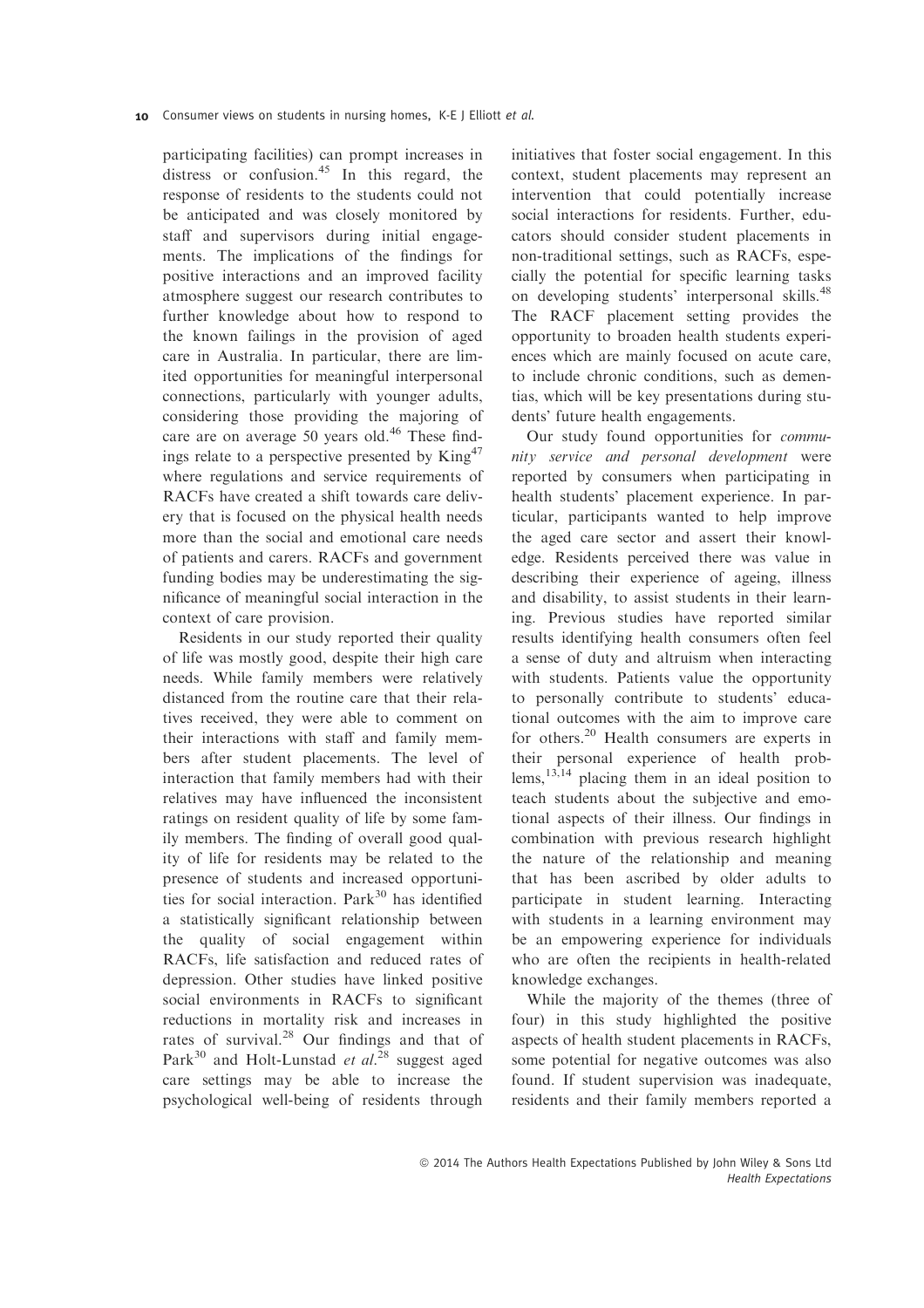vulnerability and sensitivity for residents when providing care. The data identified as part of this theme suggested consumers acknowledged the learning status of students and the potential for care mistakes. This finding is similar to previous research by Arolker *et al.*<sup>20</sup> where staff working in a hospice setting held concerns about the burden of student involvement for their patients. Further, international studies have reported that health consumers are sometimes reluctant to interact with student doctors which is an obstacle to health services hosting student placements.<sup>11</sup> Finding a balance between consumers' desires, health professionals' protective approaches and student supervision requirements is likely to be an essential part of teaching RACFs. Unsupported student placement programmes in RACFs do not follow the guidelines<sup>49</sup> that model best practice in this area. The implications of our research findings for education and practice suggest that to maintain propriety and protect older adults, it will be necessary to ensure adequate clinical supervision and support throughout students' placements. This feat may be a challenge considering the current workforce climate and further highlights the importance of external stakeholder relationships (e.g. university partnerships) that supports equilibrium between adequate supervision and clinical excellence in teaching RACFs.

A noteworthy finding from our study is residents perceived student placements to increase capacity and provide the confidence of enhanced care. Residents reported students provided relief for staff and reviewed medication. This is supported by previous research demonstrating student doctors provide more thorough examination and a second opinion.<sup>11</sup> Placing supervised student nurses and doctors delivering care to older adults in nursing homes may create added capacity and drive quality care. This raises an ethical issue regarding when students are not undertaking placements in the RACF and the facility returns to its usual complement of staff. Additional positive clinical aspects of care (i.e. increased oversight) for older adults may not be addressed when students are absent. Teaching RACFs may offer continuing student placements where students from multiple disciplines undertake practical experiences at overlapping times throughout the year to overcome ethical issues. However, students may not necessarily need to be present to drive quality care. Student recommendations may become part of routine care delivery, where the validity is checked by supervisors and RACF staff, which if deemed appropriate can be implemented and monitored. Research is currently underway with residents, family members and facility staff to explore resident health and quality of life both during and in the weeks following student placements.

Limitations of this study included variation in the timing of psychogeriatric assessment scores and the lack of member check on qualitative data to reduce interpretation bias. Residents may have also felt obliged to report positive findings, increasing the possibility of a 'halo' effect. Therefore, the data presented in this paper, which has a limited scope, are preliminary in nature and offer findings that must be further qualified by future research. Despite these limitations, the strength of this paper is how we start to bridge the wide gap in literature investigating older adults' opinions on students training in RACFs. By applying a qualitative focus, we described in depth the issues most relevant for consumers on students training in nursing homes. In this way, we offer pilot data for a new area of health service evaluation research in the residential aged care setting which our team and others can advance. Future research may be designed to determine the effects of an intervention of student groups into RACFs on resident health outcomes over time.

No diagnostic assessment on dementia was performed, which is a limitation of our study. Instead mild cognitive decline was determined by data collected from the facility based on an assessment that occurred at varying times for each participant. Therefore, participants may have levels of cognitive decline associated with normal ageing, and it is difficult to determine whether or not residents in the sample had a diagnosis of dementia. Future studies may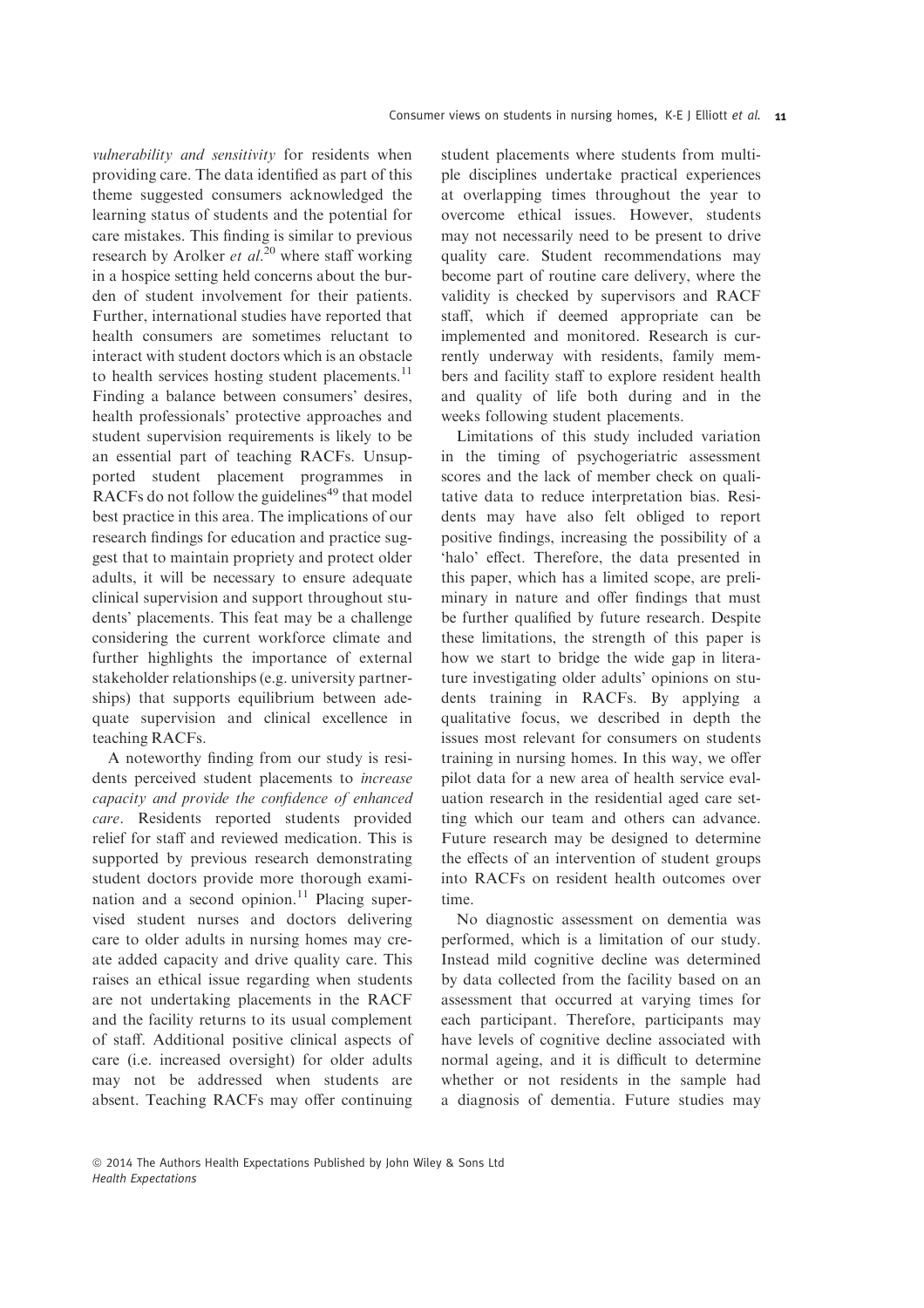consider using a cognitive screening tool at the same time point for all participants. Despite the aforementioned limitations, the sample characteristics are similar to those reported in the aged care setting in Australia (mostly female and 85 years and over, average length of stay  $2-5$  years<sup>50</sup>). Further, future research should determine ways to undertake assessments of satisfaction with student delivered care for persons with more advanced stages of dementia. For this proportion of residents, cognitive impairment and communication difficulties may influence consent and their ability to verbalize the nature of the care. Observational methodologies and interviews with care staff or family members may be considered appropriate for such future work.

Our research has a number of important implications. Firstly, student placements in two RACFs were perceived by consumers as creating a vibrant atmosphere thought to result in more opportunities for social interaction and benefit the well-being of older adults. An improved social environment may have important current and future consequences for resident quality of life, morbidity and survival. Secondly, residents' comments suggested they could contribute to the development the future generations of health practitioners and this involvement was a meaningful activity. Student placements can provide a rare opportunity for social inclusion of older adults often isolated from the community and from the evaluation of health services. Thirdly, the findings highlight the importance of adequate clinical supervision and oversight of students undertaking placements in RACFs, considering the potential vulnerability of older adults in these settings. The implications of our findings for practice and education suggest that highly supported placements where partnerships between tertiary educators and 'on the ground' clinicians are essential for consumer engagement and confidence. Finally, our research suggests student placements increase the level of clinical oversight and care for older adults. Developing learning environments in nursing homes, where student nurses and doctors deliver care, may

not only train a future workforce, but also contribute to enhanced capacity and the delivery of high quality care.

# Acknowledgements

We thank Dr Sharon Andrews, Dr Emma Lea and Dr Claire Eccleston from the University of Tasmania for their contributions in designing the Project. We also thank Jenny Hill, Craig Stenton, Sandra Burris, Caroline Guest, Helen Pollard, Beth Lepard and Kate Broaderick for support to recruit participants and collect data from the residential aged care facilities. Thank you Laura Tierney, Susan Banks and Dr Peter Lucas for project support. Last but by no means least, thank you to the residents and their family members for their valuable opinions and time.

## Sources of funding

We acknowledge the funding awarded by the Victorian and Tasmanian Dementia Training Study Centre, and the Wollongong Dementia Training Study Centre to conduct The Outcomes Project.

## References

- 1 Prince M, Prina M, Guercher M. World Alzheimer Report 2013 Journey of Caring: An Analysis of Long-Term Care for Dementia. London: Alzheimer's Disease International and Bupa, 2013.
- 2 Belardi L. Aged care under fire 2013. Available at: http://www.australianageingagenda.com.au/2013/07/ 16/article/Aged-care-under-fire/GJOXFURBSU, accessed 17 October 2014.
- 3 Cooper C, Selwood A, Livingston G. The prevalence of elder abuse and neglect: a systematic review. Age and Ageing, 2008; 37: 151–160.
- 4 Andrews-Hall S, Howe A, Robinson A. The dynamics of residential aged care in Australia: a-year trends in admission, separations and dependency. Australian Health Review, 2007; 31: 611–622.
- 5 AIHW. Dementia in Australia, Cat. No. AGE 70. Canberra, ACT: 2012.
- 6 Hayes L, O'Brien-Pallas L, Duffield C et al. Nurse turnover: a literature review. International Journal of Nursing Studies., 2006; 43: 237–263.

ª 2014 The Authors Health Expectations Published by John Wiley & Sons Ltd Health Expectations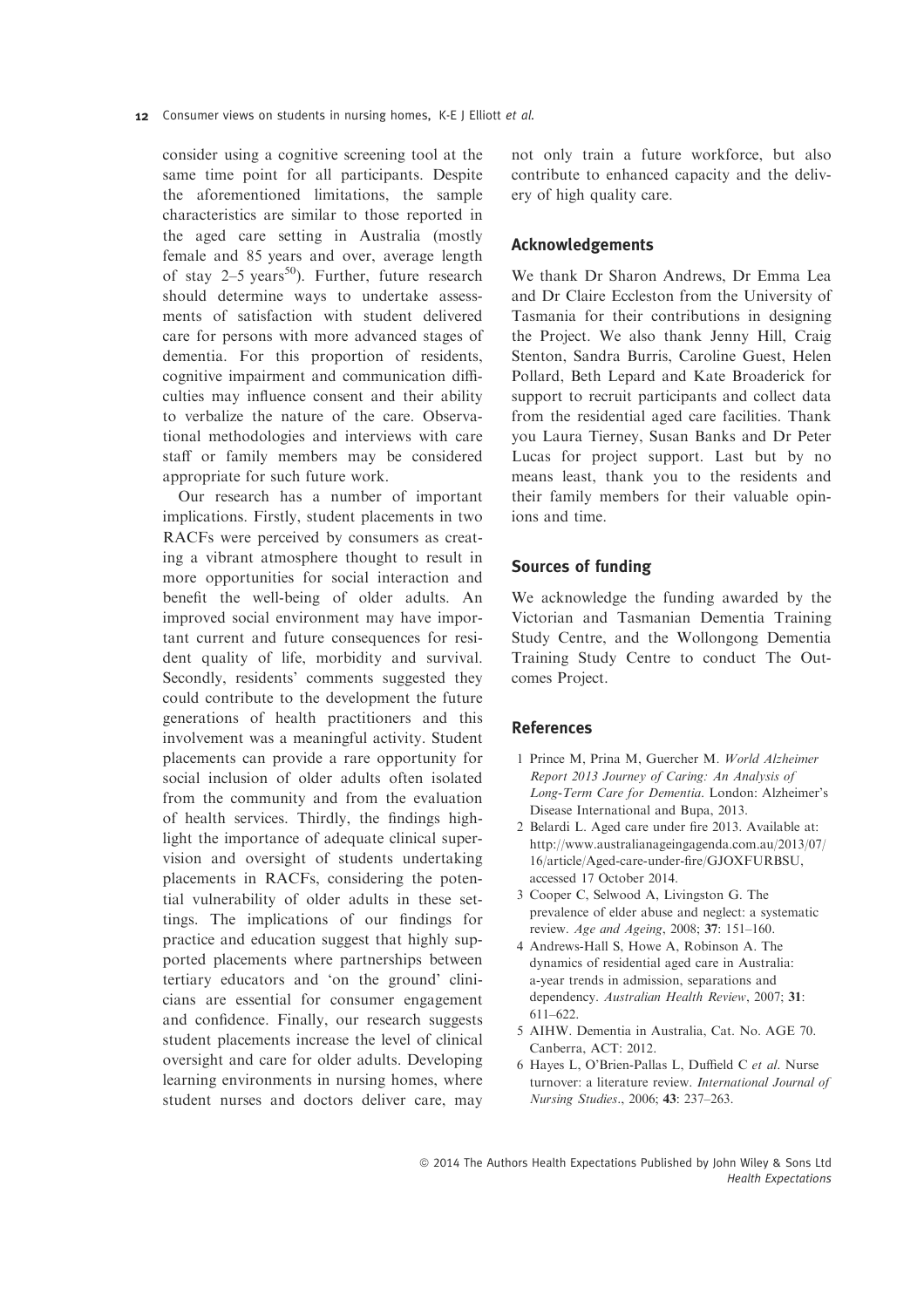- 7 Kitwood T. The experience of dementia. Aging & Mental Health, 1997; 1: 13–22.
- 8 Litherland R. Involving people with dementia in service development and evaluation. In: Downs M, Bowers B (eds) Excellence in Dementia: Research into Practice. London: Open University Press, 2008: 397–413.
- 9 Popham C, Orrell M. What matters for people with dementia in care homes? Aging & Mental Health, 2012; 16: 181–188.
- 10 Orrell M, Hancock GA, Liyanage KCG, Woods B, Challis D, Hoe J. The needs of people with dementia in care homes: the perspectives of users, staff and family caregivers. International Psychogeriatrics., 2008; 20: 941–951.
- 11 Mol SSL, Peelen JH, Kuyvenhoven MM. Patients' views on student participation in general practice consultations: a comprehensive review. Medical Teacher., 2011; 33: e397–e400.
- 12 Lindsey DL, Henly SJ, Tyree EA. Outcomes in an academic nursing center: client satisfaction with student services. Journal of Nursing Care Quality., 1997; 11: 30–38.
- 13 Haffling A-C, Hakansson A. Patients consulting with student in general practice: survey of patients' satisfaction and their role in teaching. Medical Teacher., 2008; 30: 622–629.
- 14 Jackson A, Blaxter L, Lewando-Hundt G. Participating in medical education: views of patients and carers living in deprived communities. Medical Education., 2003; 37: 532–538.
- 15 Seitz D, Purandare N, Conn D. Prevalence of psychiatric disorders among older adults in long-term care homes: a systematic review. International Psychogeriatrics, 2010; 22: 1025–1039.
- 16 Mitchell S, Teno J, Kiely D et al. The clinical course of advanced dementia. New England Journal of Medicine., 2009; 361: 1529–1538.
- 17 Sampson EL. Palliative care for people with dementia. British Medical Bulletin, 2010; 96: 159– 174.
- 18 Tjia J, Velten SJ, Parsons C, Valluri S, Briesacher BA. Studies to reduce unnecessary medication use in frail older adults: a systematic review. Drugs and Aging, 2013; 30: 285–307.
- 19 Wen L, Jooyoung C, Thomas SA. Interventions on mealtime difficulties in older adults with dementia: a systematic review. International Journal of Nursing Studies., 2014; 51: 14–27.
- 20 Arolker M, Barnes J, Gadoud A, Jones L, Barnes L, Johnson M. 'They've got to learn': a qualitative study exploring the views of patients and staff regarding medical student teaching in a hospice. Palliative Medicine., 2010; 24: 419–426.
- 21 Yamashita T, Kinney JM, Lokon EJ. The impact of a gerontology course and a service-learning program

on college students' attitudes toward people with dementia. Journal of Applied Gerontology, 2013; 32: 139.

- 22 Woodhead EL, Emery EE, Pachana NA, Scott TL, Konnert CA, Edelstein BA. Graduate students' geropsychology training opportunities and perceived competence in working with older adults. Professional Psychology: Research and Practice., 2013; 44: 355–362.
- 23 Cahill S, Diaz-Ponce A. 'I hate having nobody here. I'd like to know where they all are': can qualitative research detect differences in quality of life among nursing home residents with different levels of cognitive impairment? Aging & Mental Health, 2011; 15: 562–572.
- 24 Van Der Roest HG, Meiland FJM, Maroccini R, Comijs HC, Jonker C, Droes RM. Subjective needs of people with dementia: a review of the literature. International Psychogeriatrics., 2007; 19: 559–592.
- 25 Elliott K, Stirling C, Robinson A, Scott J. Alignment between informal carers and formal dementia care workers: Perspectives on community service delivery. Alzheimer's Australia 15th National Conference, 14–17 May; Hobart, Tas., 2013.
- 26 Harmer BJ, Orrell M. What is meaningful activity for people with dementia living in care homes? A comparison of the views of older people with dementia, staff and family carers. Aging & Mental Health, 2008; 12: 548–558.
- 27 Bradshaw SA, Playford ED, Riazi A. Living well in care homes: a systematic review of qualitative studies. Age and Ageing, 2012; 41: 429–440.
- 28 Holt-Lunstad J, Smith TB, Layton JB. Social relationships and mortality risk: a meta-analytic review. PLoS Medicine, 2010; 7: e1000316.
- 29 Kiely DK, Simon SE, Jones RN, Morris JN. The protective effect of social engagement on mortality in long-term care. Journal of the American Geriatrics Society., 2000; 48: 1367–1372.
- 30 Park NS. The relationship of social engagement to psychological well-being of older adults in assisted living facilities. Journal of Applied Gerontology, 2009; 28: 461–481.
- 31 de Moraes JF, de Azevedo e Souza VB. Factors associated with the successful aging of the socially-active elderly in the metropolitan region of Porto Alegre. Revista Brasileira de Psiquiatria, 2005; 27: 302–308.
- 32 Skevington S, Lotfy M, O'Connell K. The World Health Organization's WHOQOL-BREF quality of life assessment: psychometric properties and results of the international field trial: a Report from the WHOQOL Group. Quality of Life Research., 2004; 13: 299–310.
- 33 Zimmerman S, Sloane PD, Williams C et al. Dementia care and quality of life in assisted living

ª 2014 The Authors Health Expectations Published by John Wiley & Sons Ltd Health Expectations